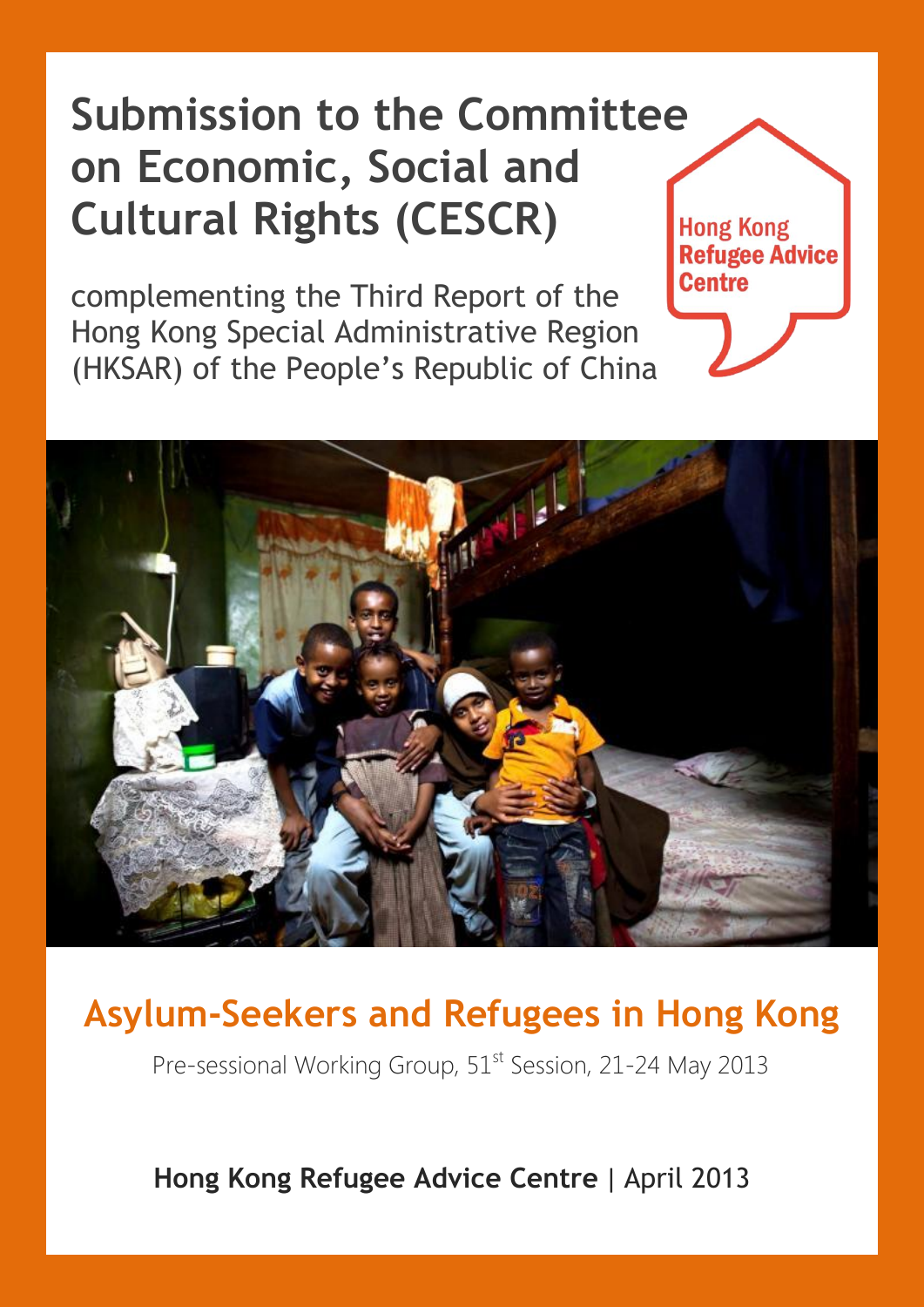# **Preface**

The Hong Kong Refugee Advice Centre (HKRAC) would like to bring to the Committee's attention areas of concern before the pre-sessional working group to draft the list of issues for the forthcoming examination of the Third Report of the Hong Kong Special Administrative Region (HKSAR) of the People's Republic of China under the International Covenant on Economic, Social and Cultural Rights. HKRAC would like to provide supplementary information to the Third Report's paragraphs 2.46-2.49 on protection for asylum-seekers and refugees, which HKRAC regrets do not provide details on the levels of material assistance provided to refugees, nor the barriers they face in exercising the rights to work and an adequate standard of living, particularly the rights to food and housing.

In its 2005 Concluding Observations, the Committee expressed concern "that HKSAR lacks a clear asylum policy and that the Convention relating to the Status of Refugees of 1951 and the Protocol thereto of 1967, to which China is a party, are not extended to HKSAR. In particular, the Committee regrets the position of HKSAR that it does not foresee any necessity to have the Convention and the Protocol extended to its territorial jurisdiction." It recommended that HKSAR "reconsider its position regarding the extension of the Convention" and "strengthen cooperation with the UNHCR [United Nations High Commissioner for Refugees], in particular in the formulation of a clear and coherent asylum policy based on the principle of non-discrimination."<sup>1</sup>

HKRAC welcomes many of the developments in refugee rights' protection since the last review by the Committee in 2005. For example, in 2012 the government extended the welfare assistance that it gives to asylum-seekers and torture claimants to refugees as well. With the Immigration (Amendment) Ordinance 2012, HKSAR has developed a statutory framework for the screening of torture claimants in order to comply with its obligations under the Convention against Torture,<sup>2</sup> and there have recently been successful claims<sup>3</sup>—including the first success on appeal.<sup>4</sup> On 21 December 2012 the Court of Final Appeal released its judgment that ruled that Hong Kong has an obligation to offer protection to those facing the threat of cruel, inhuman or degrading treatment or punishment (CIDTP).<sup>5</sup> And on 26 March 26 2013, the Court of Final Appeal handed down its judgment that calls for the government to independently screen refugee claims, rather than relying exclusively on the UNHCR refugee status determination, in the decision to deport them.<sup>6</sup>

Nevertheless, it is an injustice and contrary to the spirit of the Covenant that a prosperous society such as HKSAR offers so little protection and such minimal levels of humanitarian assistance to

<sup>&</sup>lt;u>Land Conculum Concent Concol</u><br><sup>1</sup> CESCR, Concluding Observations for the People's Republic of China (including Hong Kong and Macao), UN Doc.: E/C.12/1/Add.107, 13 May 2005, at para. 80 and 92

 $2^{2}$  Government of Hong Kong, Immigration (Amendment) Ordinance 2012, Ord. 23 of 2012. <http://www.immd.gov.hk/pdf/ImmOrd2012.pdf>

<sup>3</sup> Man, Joyce, "Hong Kong Grants Torture Claimant Protection; Only the Second Ever", South China Morning Post, 23 March 2013, [http://www.scmp.com/news/hong-kong/article/1197627/hong-kong](http://www.scmp.com/news/hong-kong/article/1197627/hong-kong-grants-torture-claimant-protection-only-second-ever)[grants-torture-claimant-protection-only-second-ever](http://www.scmp.com/news/hong-kong/article/1197627/hong-kong-grants-torture-claimant-protection-only-second-ever)

Moy, Patsy, "Sri Lankan First to Win Hong Kong Asylum under New Appeal Process", South China Morning Post, 13 April 2013, [http://www.scmp.com/news/hong-kong/article/1213470/sri-lankan-first](http://www.scmp.com/news/hong-kong/article/1213470/sri-lankan-first-win-hong-kong-asylum-under-new-appeal-process)[win-hong-kong-asylum-under-new-appeal-process](http://www.scmp.com/news/hong-kong/article/1213470/sri-lankan-first-win-hong-kong-asylum-under-new-appeal-process) no.

Ubamaka Edward Wilson v. The Secretary for Security and Director of Immigration (FACV No. 15/2011)

 $^6$  C, KMF and BF v Director of Immigration and Secretary for Security (FACV Nos. 18/19/20 2011)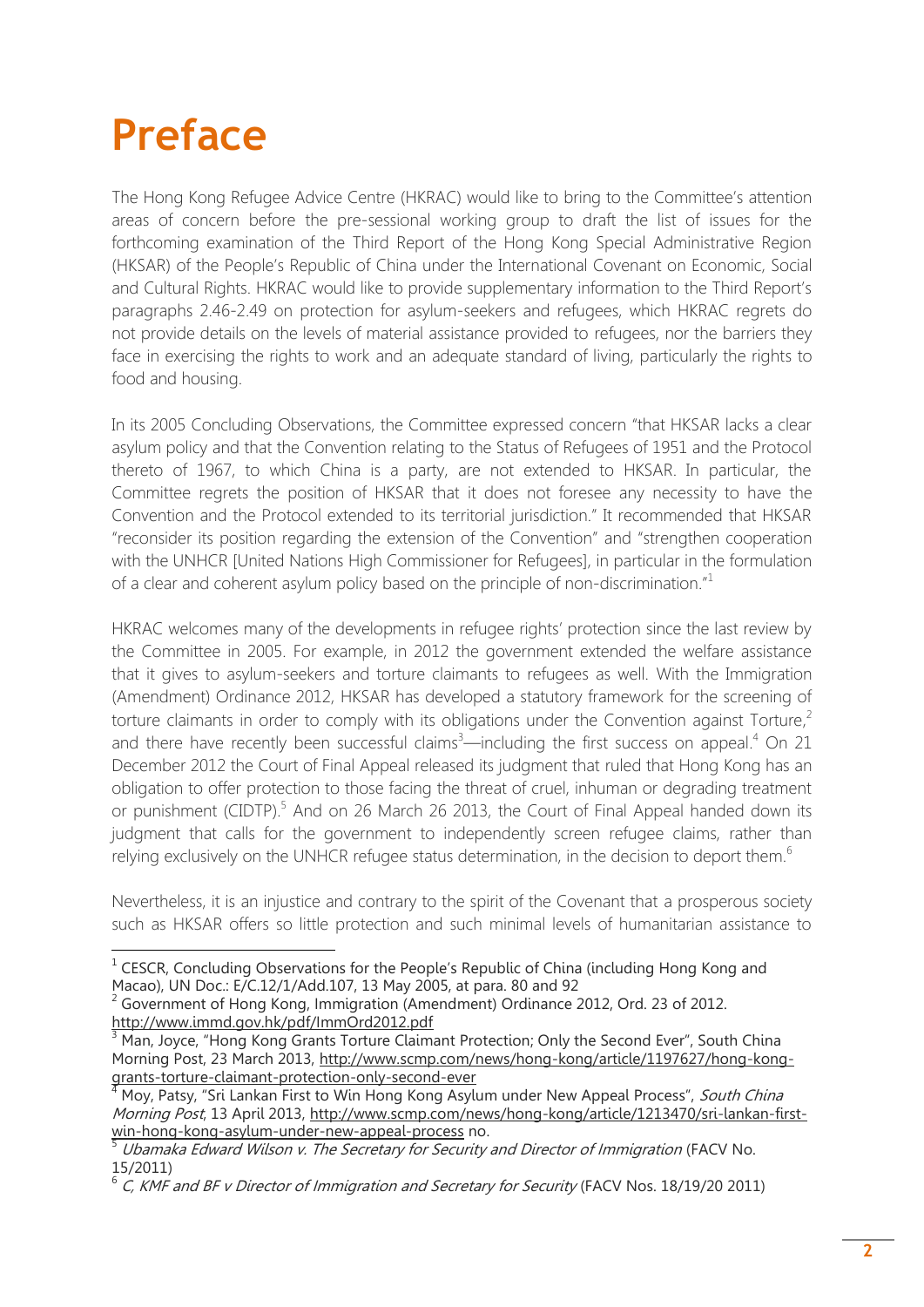asylum-seekers and refugees. The number of persons claiming asylum each year—around 700 to 800 per year—is an extremely small figure relative to the global refugee population and the total population in Hong Kong of 7 million. Furthermore, the Hong Kong government recently announced a budget surplus of 64.9 billion HKD (8.37 billion USD) and is predicted to experience economic growth in the coming year. $<sup>7</sup>$ </sup>

This comes at a time when the UNHCR, due to the effects of the international financial crisis and competing humanitarian concerns globally, has been forced to make cuts to its budget, with repercussions for the Hong Kong Sub-Office. Beginning in July 2013, the 500 HKD (64.41 USD)/month cash assistance the UNHCR gives to recognized refugees will be discontinued—a vital lifeline for recognized refugees<sup>8</sup> who must otherwise rely on in-kind forms of assistance and charity.<sup>9</sup> HKRAC is concerned that the withdrawal of this allowance, without a responsive intervention by the government to address this development, will lead to a significant deterioration in refugees' quality of life. In a city with the highest level of inequality in Asia (with a Gini co-efficient of 0.537),  $10^{\circ}$  a significant budget surplus and one of the densest concentrations of millionaires in the world, $11$  HKSAR has the means and resources to do more to meet its obligations under the ICESCR for this vulnerable group.

Asylum seekers and refugees are survivors of some of the most egregious forms of human rights abuses. This population also faces particular vulnerabilities not experienced by other marginalised groups in Hong Kong: they arrive carrying few or no possessions with them, face significant language barriers, and must navigate a new, unfamiliar city. Moreover, they do not have social networks to rely on and frequently experience multiple, intersecting forms of discrimination.

HKRAC urges the Committee members to inquire of HKSAR government: what it is doing to ensure that asylum-seekers and refugees—some of HKSAR's most vulnerable groups—are able to live in dignity while they await the status of their claim and subsequent resettlement. The Committee should request further information than that provided in the State Report on the measures that HKSAR is taking to progressively improve asylum-seeker and refugees' living conditions by providing them with adequate food, housing and other social provisions necessary to enjoy the rights enshrined in the Covenant.

 7 "CORRECTED-UPDATE 2-Hong Kong posts budget surplus as economy set for stronger growth", Reuters, 27 February 2013, [http://www.reuters.com/article/2013/02/27/hongkong-budget](http://www.reuters.com/article/2013/02/27/hongkong-budget-idUSL4N0BR1SB20130227)[idUSL4N0BR1SB20130227](http://www.reuters.com/article/2013/02/27/hongkong-budget-idUSL4N0BR1SB20130227)

<sup>8</sup> Asylum-seekers do not qualify for this assistance, which is only given to refugees who have had successful claims with the UNHCR.

 $9$  UNHCR Sub-Office Hong Kong, Letter to various CSOs Representing the Refugee Community in Hong Kong, 18 February 2013

 $10$  Lui, Marco and Boehler, Patrick, "Hong Kong's Wealth Gap Widens Amid Aging Population, Inflation", Bloomberg Businessweek, 18 June 2012, [http://www.businessweek.com/news/2012-06-](http://www.businessweek.com/news/2012-06-18/hong-kong-s-wealth-gap-widens-amid-aging-population-inflation) [18/hong-kong-s-wealth-gap-widens-amid-aging-population-inflation](http://www.businessweek.com/news/2012-06-18/hong-kong-s-wealth-gap-widens-amid-aging-population-inflation)

<sup>10 10 11</sup> Neate, Rupert, "China and India swell ranks of millionaires in global rich list", The Guardian, 31 May 2012,<http://www.guardian.co.uk/business/2012/may/31/china-india-millionaires-global-rich-list>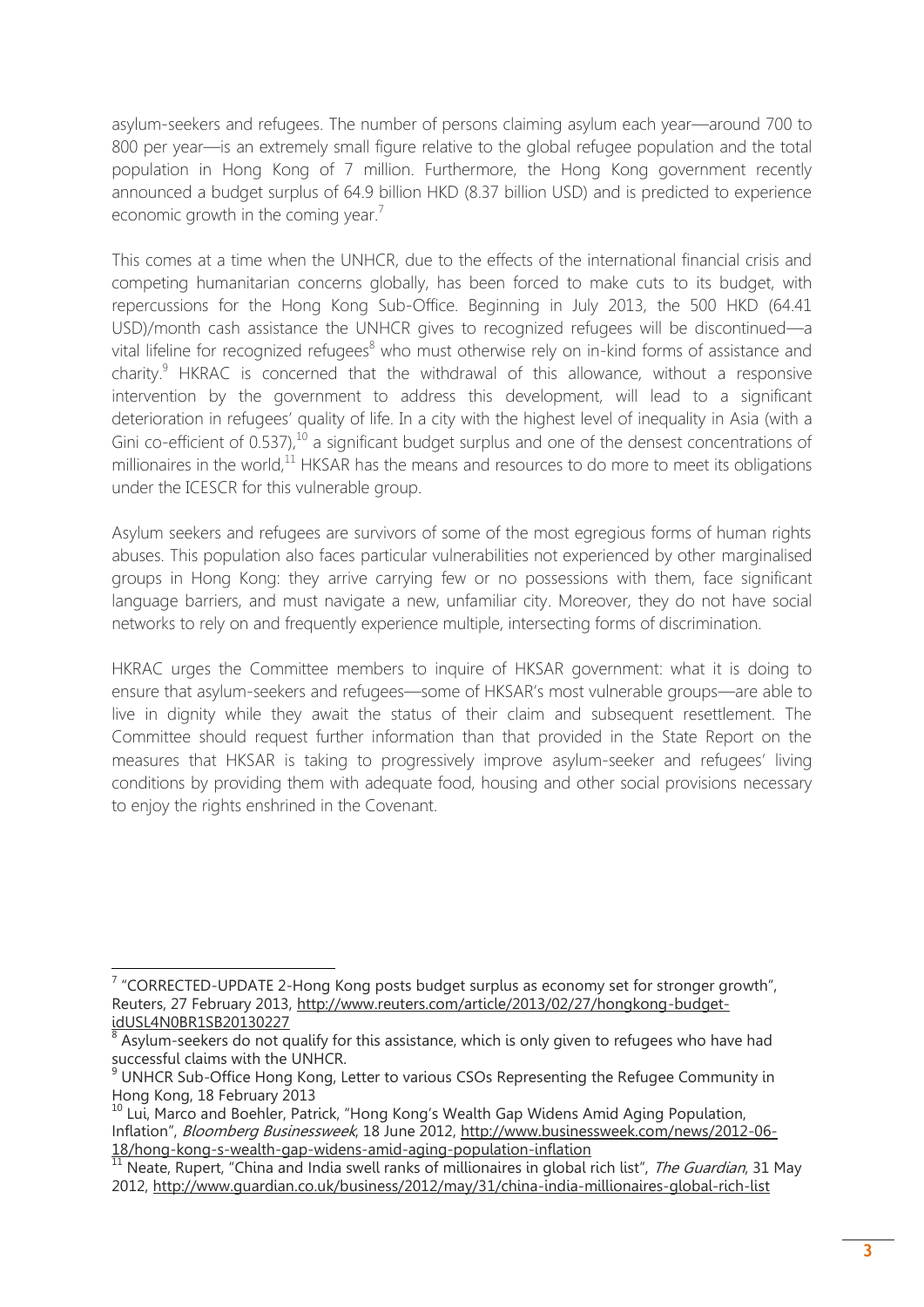# **General Legal Framework**

Under Hong Kong Basic Law, the HKSAR government has control over immigration matters and the right to develop its own laws and policies. While the People's Republic of China has ratified the Convention Relating to the Status of Refugees, which currently has 145 State Parties, and has extended it to the Macau SAR, it has not yet been extended to HKSAR territory. As such, HKSAR is one of the only wealthy jurisdictions in the world not to be bound by the Refugee Convention.<sup>12</sup>

In its Third Report as well as reports to other human rights treaty bodies, the HKSAR government has defended its position for not having the Refugee Convention extended to its territory by stating that, "Hong Kong is small in size and has a high and dense population. Our unique situation, set against the backdrop of our relative economic prosperity in the region and our liberal visa regime, makes us vulnerable to possible abuses if the abovementioned Convention were to be extended to Hong Kong."<sup>13</sup>

In order to fill the gap, the United Nations Refugee Agency (UNHCR) Sub-Office in Hong Kong conducts refugee status determination for persons claiming asylum. The government runs another parallel, but separate screening mechanism for torture claimants in order to meet its obligations under the Convention against Torture and Other Cruel, Inhuman or Degrading Treatment or Punishment by which it is bound.<sup>14</sup> Civil society groups, legal experts and the UNHCR Sub-Office itself have advocated for the government to adopt an integrated, government-led screening mechanism for protection in order to increase efficiency, reduce backlogs, avoid duplication, deter abuse and improve procedural fairness, transparency and accountability.<sup>15</sup>

The fact that the 1951 Refugee Convention and its 1967 Protocol have not been extended to HKSAR territory and its lack of domestic refugee law has repeatedly been criticized by several treaty bodies—being one of the most frequent and unanimous recommendations made to the State in UN treaty body reviews. Indeed, in its last appearance before the CESCR in 2005, the Committee "regretted the position of HKSAR that it does not foresee any necessity to have the Convention and the Protocol extended to its territorial jurisdiction" which it recommended HKSAR to "reconsider". 16

 $\overline{\phantom{a}}$  $12$  UNHCR, "States Parties to the 1951 Convention relating to the Status of Refugees and the 1967 Protocol", <http://www.unhcr.org/3b73b0d63.html>

<sup>&</sup>lt;sup>13</sup> The justifications for the "floodgates" argument is attributable to Hong Kong's experience handling Vietnamese refugees coming by boat from the 1970s to the 1990s, when Hong Kong was the "port of first asylum." However, HKRAC has never come across empirical evidence that supports the argument that extending the 1951 Refugee Convention would create a "magnet effect"

<sup>&</sup>lt;sup>14</sup> Under Article 3 of the Convention, Hong Kong should not expel, return or extradite a person to another State where there are substantial grounds for believing that he/she would be in danger of being subjected to torture

 $15$  Karani, Philip. "Adopting refugee convention would not be a slippery slope for Hong Kong". South China Morning Post. 27 December 2012, [http://www.scmp.com/comment/insight-](http://www.scmp.com/comment/insight-opinion/article/1113049/adopting-refugee-convention-would-not-be-slippery-slope-hong)

[opinion/article/1113049/adopting-refugee-convention-would-not-be-slippery-slope-hong](http://www.scmp.com/comment/insight-opinion/article/1113049/adopting-refugee-convention-would-not-be-slippery-slope-hong) <sup>16</sup> CESCR, "Concluding observations of the Committee on Economic, Social and Cultural Rights: People's Republic of China (including Hong Kong and Macao)", UN Doc.: E/C.12/1/Add.107, 13 May 2005,<http://daccess-dds-ny.un.org/doc/UNDOC/GEN/G05/422/45/PDF/G0542245.pdf?OpenElement>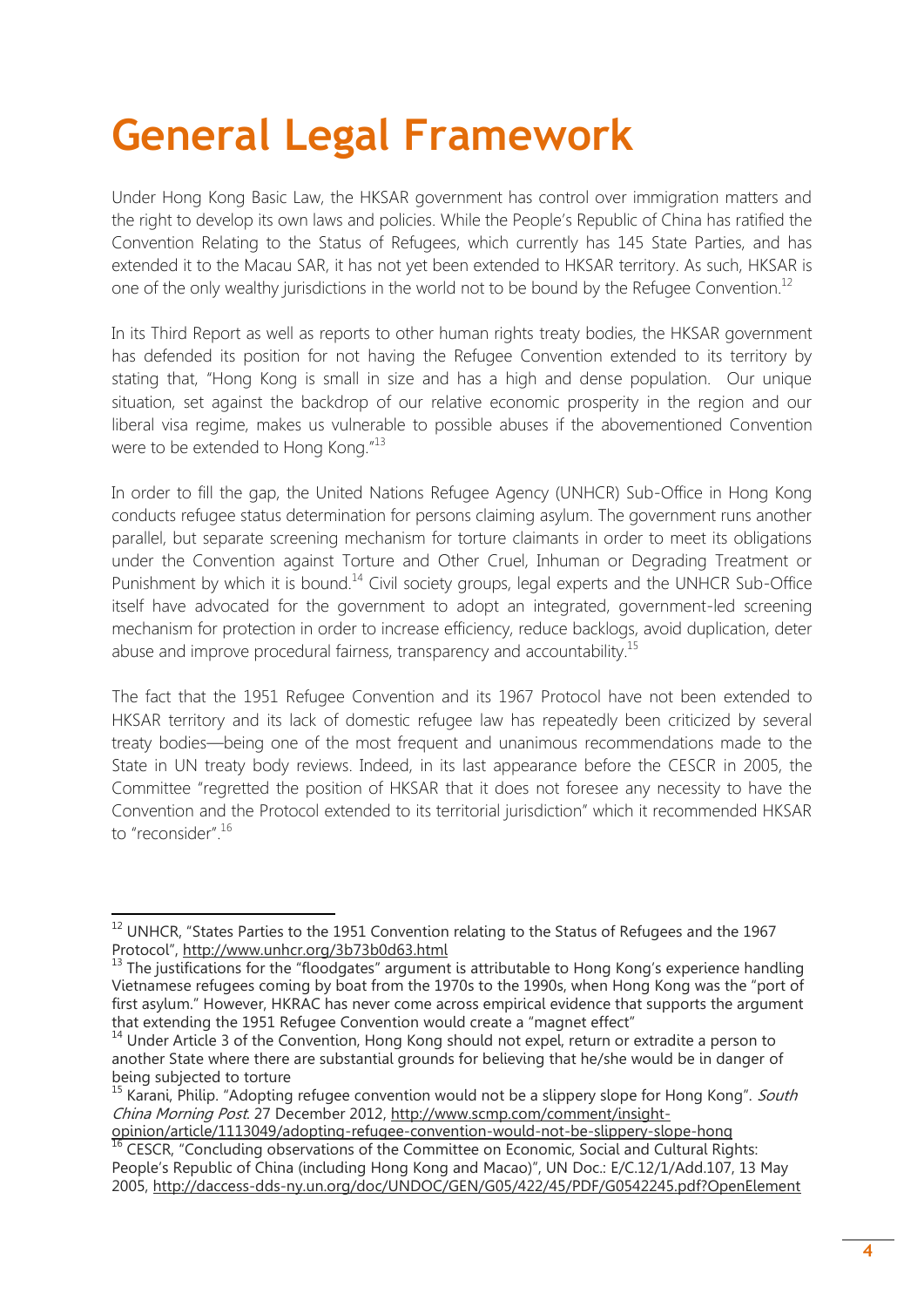The Immigration Ordinance does not provide for any differential treatment for asylum-seekers compared to other persons seeking entry to Hong Kong. Those who enter into Hong Kong legally and file for asylum with the UNHCR are treated as "over-stayers" by HKSAR once their visas expire. At this point they may either voluntarily surrender to the Immigration Department or risk arrest for overstay. In either case, once they come to the attention of the Immigration Department, they may be subject to detention before the Director of Immigration, at his discretion, retains their passports and issues "recognizance papers".<sup>17</sup> Recognizance papers grant the asylum-seeker permission to remain in Hong Kong temporarily until their claim has been decided and/or UNHCR is able to facilitate their resettlement to a third country. The government affirms that it allows asylum-seekers without the right of abode (treated as "illegal immigrants") to remain in HKSAR on humanitarian grounds at the "discretion" of the Director of Immigration, rather than out of legal obligation.<sup>18</sup>

The Third Report by HKSAR notes that "being a refugee or asylum-seeker per se would neither disadvantage nor give immunity to a person in Hong Kong."<sup>19</sup> However, HKRAC finds that asylumseekers' and refugees' lack of legal status (leaving them without any valid HK Identification Card), and the absence of a comprehensive asylum policy that entrenches refugees' rights are the primary determinants bearing a negative impact on asylum-seekers and refugees' unequal enjoyment of economic, social and cultural rights in the territory. Furthermore, language barriers are a significant obstacle for accessing public services, as interpretation is not always provided and there are not always accountability mechanisms in place to regulate the quality of these services.<sup>20</sup>

### **Right to Work**

Legally treated as visitors/over-stayers, neither asylum-seekers awaiting the outcome of their claim with the UNHCR nor recognized refugees awaiting resettlement to another country are granted the right to work—paid or unpaid. $^{21}$  They are also not entitled to receive tertiary or vocational

**<sup>.</sup>**  $17$  "The Director of Immigration may detain illegal immigrants and over-stayers or release them on recognizance under the Immigration Ordinance, having regard to the circumstances of each case, including likelihood of abscondance or committing crimes, prospect of removal within a reasonable time and other personal factors (e.g. medical condition)." HKSAR Government, Legislative Council Bills Committee on Immigration (Amendment) Bill 2011: Follow-up to the Fourth Meeting on 9 December 2011, LC Paper No. CB(2)598/11-12(01), [http://www.legco.gov.hk/yr10-](http://www.legco.gov.hk/yr10-11/english/bc/bc59/papers/bc591216cb2-598-1-e.pdf)

[<sup>11/</sup>english/bc/bc59/papers/bc591216cb2-598-1-e.pdf](http://www.legco.gov.hk/yr10-11/english/bc/bc59/papers/bc591216cb2-598-1-e.pdf) 

<sup>11/</sup>englush/bc/bc*31/papers/bc321210002* 338 1 C.p.m.<br><sup>18</sup> HKSAR Government, Press Release: LCQ3: Immigration Ordinance, 27 October 2010, <http://www.info.gov.hk/gia/general/201010/27/P201010270191.htm>

<sup>&</sup>lt;sup>19</sup> HKSAR Government, Third Report of the Hong Kong Special Administrative Region of the People's Republic of China under the International Covenant on Economic, Social and Cultural Rights, at para 2.49

<sup>&</sup>lt;sup>20</sup> Joint Submission from Hong Kong Organisations to the United Nations Committee on the Elimination of Racial Discrimination on the Report by the Government of the Hong Kong Special Administrative Region, 16 July 2009

<sup>&</sup>lt;sup>21</sup> Sections 38AA (1)(a) and (b) Immigration Ordinance Cap.115 create an offence for anyone who has entered Hong Kong illegally and remains without proper authority, or has been made the subject of a removal or deportation order, to take up any employment or establish any business here, even though they have released from detention with the approval of the Director of Immigration. HKSAR Government, Legal Aid Department Annual Report 2010, Chapter 3: Cases of Public Interest or Concern

[http://www.lad.gov.hk/documents/annual\\_rpt\\_2010/en/casepi.htm](http://www.lad.gov.hk/documents/annual_rpt_2010/en/casepi.htm)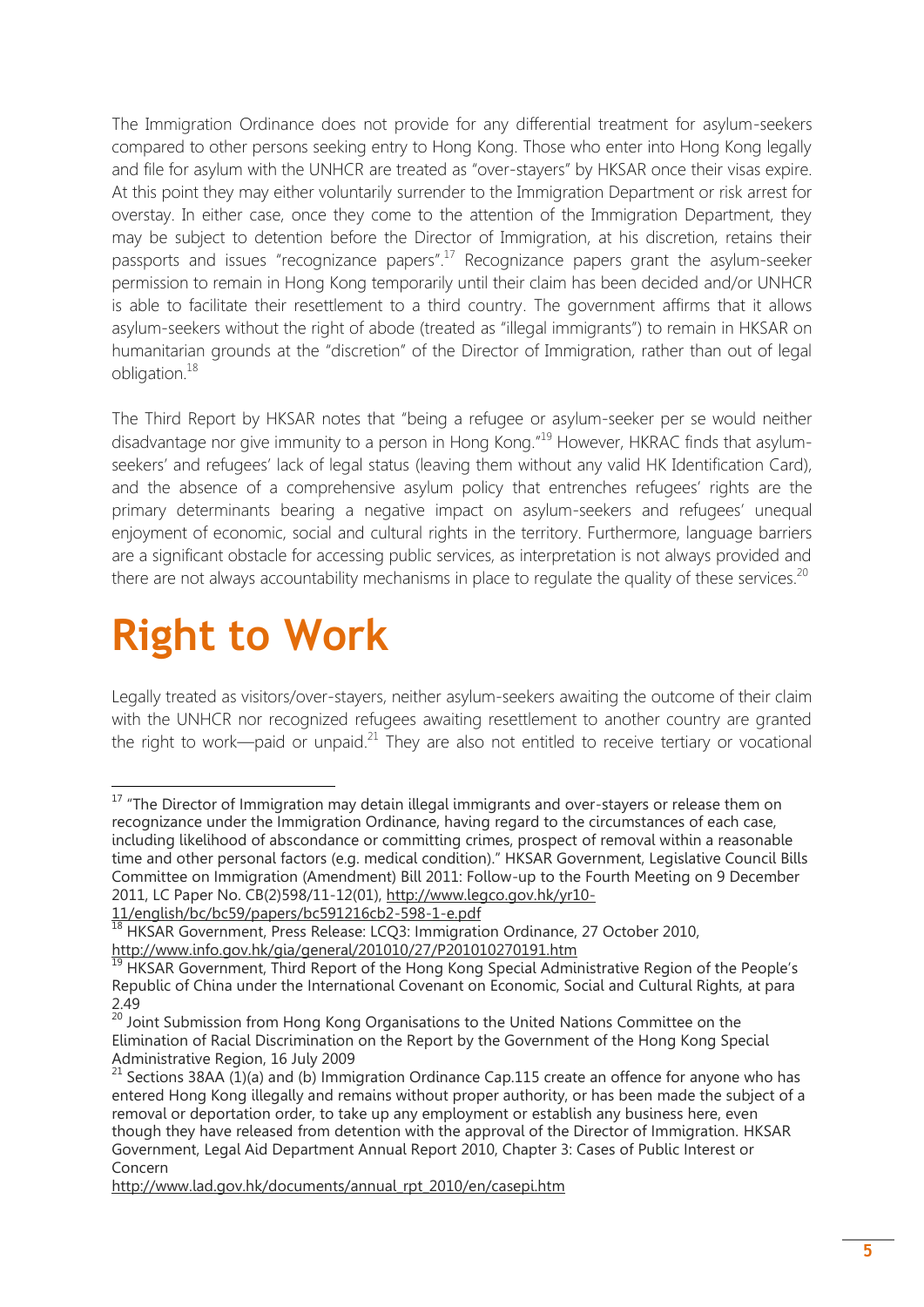training (even if they themselves or a third party are willing to financially sponsor them) nor are they able to engage in volunteering activities. Nevertheless, figures from 2008 show that 97% of refugees are of working age (18-59 years old).<sup>22</sup> Extraordinary temporary permission to work may be issued by the Director of Immigration on a discretionary basis, but is rarely granted in practice. 23

As noted by the Committee in its General Comment 18, "the right to work is essential for realizing other human rights and is an inseparable and inherent part of human dignity. The right to work contributes at the same time to the survival of the individual and to that of his/her family, and insofar as work is freely chosen or accepted, to his/her development and recognition within the community." 24

Asylum-seekers and refugees—due to factors out of their control—are forced to wait while their refugee status determination is processed and resettlement is granted, which can take several years due to long processing times in the refugee status determination and resettlement procedures. Not having the opportunity to gain a living by work and occupy their time productively is disempowering and detrimental to their personal autonomy and can have a negative impact on their mental health. For asylum-seekers and refugees in particular, the right to work is a crucial component of avoiding social exclusion and, should their claim be successful, ensuring successful integration into a future host country once they are resettled from HKSAR.

Some asylum-seekers and refugees may be forced to work illegally in the informal economy or turn to negative coping mechanisms for their survival, a situation that offers them no legal protection and puts them at a series of risks. They may be subject to abuse and exploitative, unsafe and unhealthy working conditions propagated by unscrupulous employers who take advantage of their vulnerable position. If they are caught working illegally, they may be subject to a maximum penalty of three years in prison and a 50,000 HKD fine, in addition to potentially jeopardizing the status of their claim and opportunities for resettlement and facing deportation.

It is unfortunate that the Court of Appeal recently reserved judgment in a case,  $MA & Ors$ Director of Immigration, which concerned four recognized refugees and a successful CAT claimant, who had been stranded in Hong Kong for between  $7$  and  $12$  years.<sup>25</sup> The appellants argued that their rights to privacy, to freedom from inhuman and degrading treatment and to work were violated by their being prevented from taking up gainful employment. At the time of this writing, the case is now applying for leave to appeal before the Court of Final Appeal.<sup>26</sup>

[kong/article/1215575/immigration-chief-gives-sri-lankan-refugee-temporary-right-work-hk](http://www.scmp.com/news/hong-kong/article/1215575/immigration-chief-gives-sri-lankan-refugee-temporary-right-work-hk) <sup>24</sup> CESCR, General Comment No. 18: Article 6 (Right to Work) of the International Covenant on Economic, Social and Cultural Rights, UN Doc.: E/C.12/GC/18, 6 February 2006.

**.** 

 $^{22}$  Jah Ying Chung, "Struggles in the Shadow: Welfare Challenges for Asylum-Seekers in Hong Kong", Civic Exchange, September 2009, Figure 2, p. 19[, http://www.civic](http://www.civic-exchange.org/eng/upload/files/200909_JYChung.pdf)[exchange.org/eng/upload/files/200909\\_JYChung.pdf](http://www.civic-exchange.org/eng/upload/files/200909_JYChung.pdf)

<sup>&</sup>lt;sup>23</sup> Moy, Patsy, "Immigration Chief Gives Sri Lankan Refugee Temporary Right to Work in HK", South China Morning Post, 16 April, 2013, [http://www.scmp.com/news/hong-](http://www.scmp.com/news/hong-kong/article/1215575/immigration-chief-gives-sri-lankan-refugee-temporary-right-work-hk)

 $25$  The first successful CAT claimant under the original scheme and the only one until a second CAT claimant was recognized in 2013.

<sup>&</sup>lt;sup>26</sup> MA v. Director of Immigration; GA v. Director of Immigration; PA v. Director of Immigration; FI v. Director of Immigration; JA v. Director of Immigration, HCAL 10/2010 and HCAL 73/2010 and HCAL 75/2010 and HCAL 81/2010 and HCAL 83/2010, Hong Kong: High Court, 6 January 2011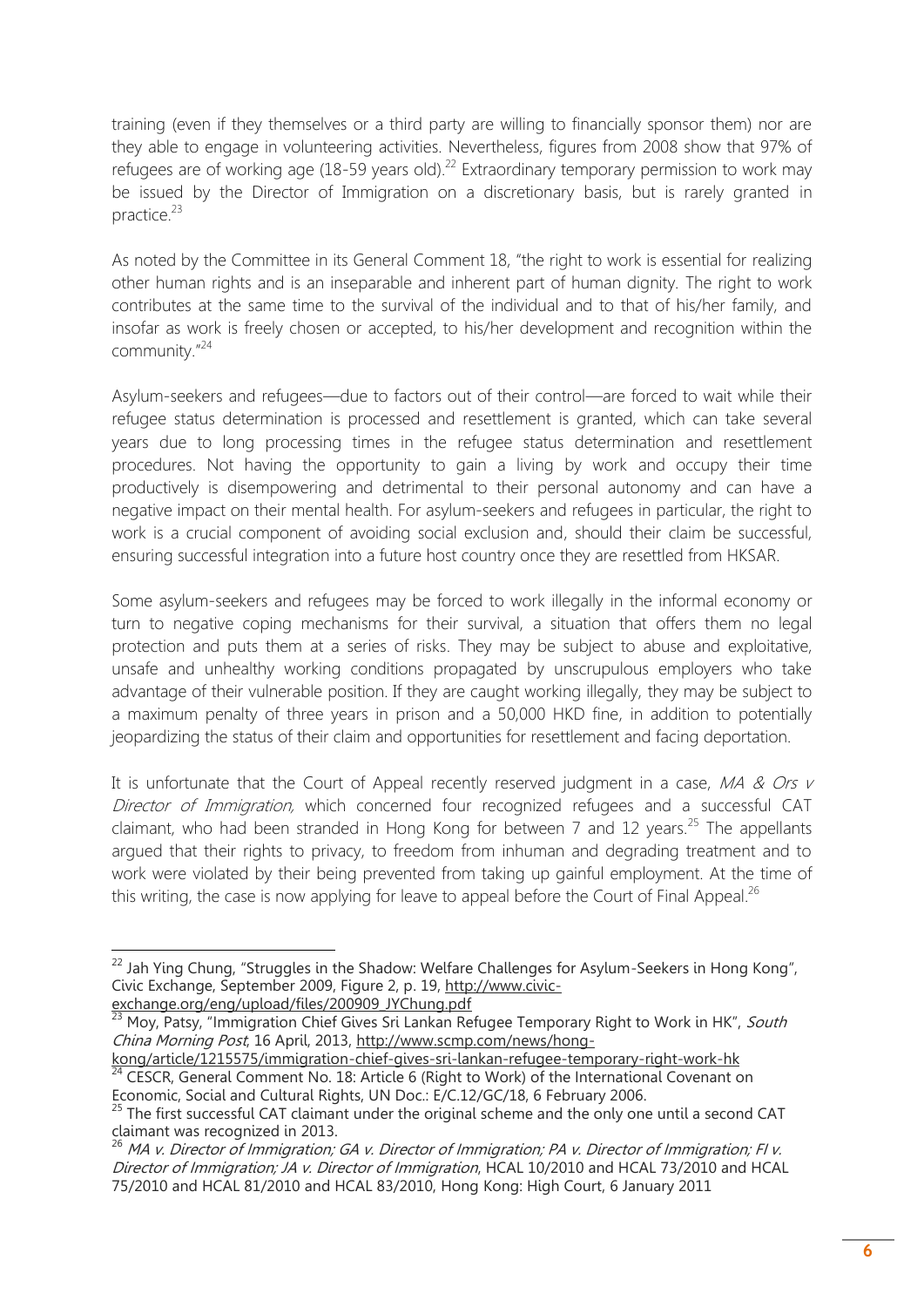# **Right to an Adequate Standard of Living**

Article 11 recognizes the right of everyone to an adequate standard of living for oneself and their family, including adequate food, clothing and housing, and to the continuous improvement of living conditions. However, the HKSAR government does not adopt a rights-based approach to its assistance schemes for asylum-seekers, refugees and torture claimants, which are inadequate to meet international human rights standards. The HKSAR Social Welfare Department has stated that, "[our] aim is to provide support which is considered sufficient to prevent a person from becoming destitute while at the same time not creating a magnet effect which can have serious implications on the sustainability of our current support system."<sup>27</sup>

**HOUSING:** Through the Assistance in kind to Asylum-Seekers and Torture Claimants (ASTC) Programme,<sup>28</sup> asylum-seekers, refugees and torture claimants are eligible for a 1,200 HKD (155 USD)/month per adult and 600 HKD (77 USD/month per child, as in-kind rental allowance, paid directly to the landlord. The value of this allowance is grossly inadequate vis-à-vis the increasing costs of housing in Hong Kong—the most expensive property market in the world, where the average rental price per month/squared meter is 288 HKD (37 USD).<sup>29</sup>

Moreover, this allowance has not been adjusted periodically to changes in the cost of housing, despite surging property speculation in Hong Kong's real estate in recent years—meaning that the allowance is losing real value over time. The housing assistance does not cover the totality of housing costs, such as deposits, property agency commission fees and monthly utilities. With this meagre amount, asylum-seekers and refugees are forced to live in accommodation that is often located far from services in the outskirts of town; in buildings that are of low quality, unsafe, overcrowded, unsanitary; and with inadequate infrastructure and often in informal tenancy arrangements.

**FOOD:** The ASTC Programme also provides food in-kind to asylum-seekers, refugees and torture claimants three times a month worth 1,000 HKD (129 USD) per person/month. Each service recipient is given a list where they are able to choose the types and quantity of food every month,

 $\overline{\phantom{a}}$ <sup>27</sup> Chiu, Joanna. 'Refugees at their wits' end without status in Hong Kong'. *South China Morning Post*. 02 December 2012, [http://www.scmp.com/news/hong-kong/article/1095161/refugees-their-wits-end](http://www.scmp.com/news/hong-kong/article/1095161/refugees-their-wits-end-without-status-hong-kong?page=all)[without-status-hong-kong?page=all](http://www.scmp.com/news/hong-kong/article/1095161/refugees-their-wits-end-without-status-hong-kong?page=all)

 $28$  The Assistance in kind to Asylum Seekers and Torture Claimants Programme is financed by the Social Welfare Department and contracted to the NGO International Social Service Hong Kong Branch, which has been in operation since April 2006. As of January 2012, this in-kind humanitarian assistance programme has been extended to the refugee population. Asylum-seekers are referred by the Social Welfare Department and refugees are referred by the UN Refugee Agency. See: [http://www.isshk.org/e/customize/migrants\\_assistance.asp](http://www.isshk.org/e/customize/migrants_assistance.asp)

 $29$  Calculations are based on the latest recorded rents (for October 2012), taking the average of all territories (Hong Kong, Kowloon and New Territories) for each class, and then taking the average of the four classes A, B, C, D, and E (private domestic residences less than 40  $m^2$ , private domestic residences 40 m<sup>2</sup> to 69.9 m<sup>2</sup>, private domestic residences 70 m<sup>2</sup> to 99.9 m<sup>2</sup>, private domestic residences 100 to 159.9 m<sup>2</sup> and private domestic residences more than 160 m<sup>2</sup>). See: Rating and Valuation Department of the Government of Hong Kong, Hong Kong Property Review Monthly Supplement – Table 1.1, March 2013, available at:<http://www.rvd.gov.hk/doc/en/statistics/full.pdf>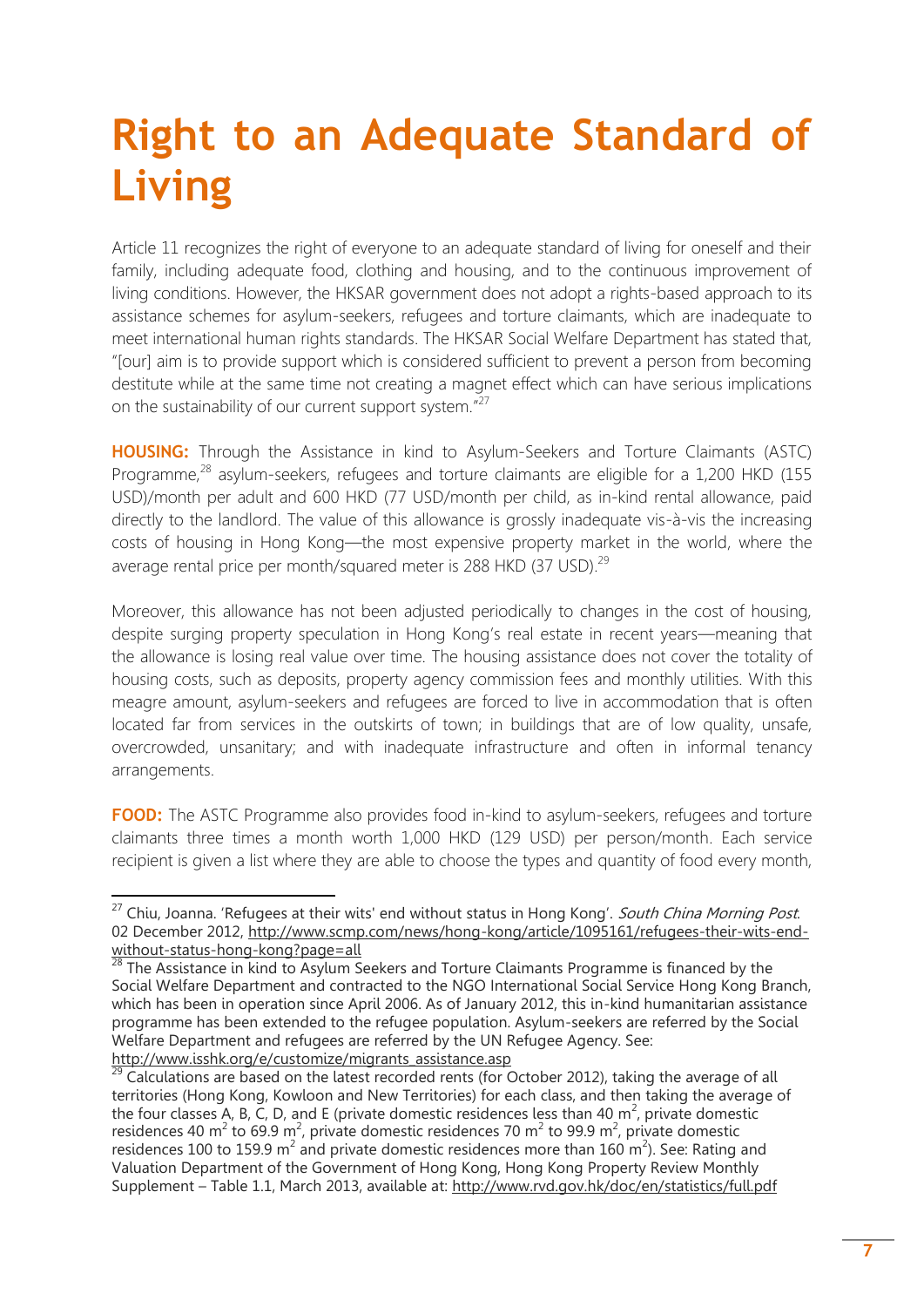which is provided by suppliers and can be collected at pick-up points every 10 days in the form of a bag of food.

However, the freshness of the food has been criticized by recipients as well as the lack of food options to cater to persons with special dietary needs for religious, cultural or medical reasons. The amount of food is insufficient, coming to around 11 HKD (1.42 USD) per meal;<sup>30</sup> and because the allocation does not change to adjust to changes in food prices, the real amount of food is susceptible to real decreases in quantity. For recipients who live far from the pick-up locations, transporting 10 days' worth of items is logistically difficult. Furthermore, key items such as refrigerators in order to store food and kitchen utensils to cook it are not covered under the ASTC Programme. Many refugees are simply not able to use of the food due to these barriers, causing civil society groups and charities to fill the protection gaps.

**POVERTY:** Poverty is both a cause and a consequence of human rights violations. Because asylum-seekers, refugees and torture claimants are not granted the right to work, but at the same time do not receive levels of assistance suitable to enjoy an adequate standard of living, this population group is forced into situations of poverty, deprivation, social exclusion and dependence on charity. In fact, the situation that refugees in Hong Kong experience recalls the multi-dimensional definition of poverty articulated by the Committee as a "human condition characterized by the sustained or chronic deprivation of the resources, capabilities, choices, security and power necessary for the enjoyment of an adequate standard of living and other civil, cultural, economic, political and social rights."<sup>31</sup>

Additionally, the form of support, exclusively as in-kind assistance rather than monetary transfers, does not grant them the basic capabilities to live in dignity in that it does not provide them with the necessary cash liquidity needed for day-to-day expenses.<sup>32</sup> This stands in contrast to other vulnerable population groups who receive assistance in Hong Kong, such as those who are recipients of the Comprehensive Social Security Assistance (CSSA) Scheme, which provides financial support,<sup>33</sup> and amounts to higher levels of aid.<sup>34</sup> A significant barrier to fully understanding the prevalence of poverty in Hong Kong and monitoring and evaluating progress is

 $\overline{a}$  $30$  assuming 3 meals per day for 30 days in one month

<sup>&</sup>lt;sup>31</sup> CESCR, Statement: Poverty and the International Covenant on Economic, Social and Cultural Rights, UN Doc.: E/C.12/2001/10, 10 May 2001, [http://www.unhchr.ch/tbs/doc.nsf/\(Symbol\)/E.C.12.2001.10.En](http://www.unhchr.ch/tbs/doc.nsf/(Symbol)/E.C.12.2001.10.En) <sup>32</sup> International Social Service emphasizes that the nature of humanitarian assistance in kind not in cash is a decision of the government and that any alternation to the nature of assistance will be made by the government and is beyond the jurisdiction of ISS-HK. One example of the challenge of not getting a cash grant has to do with transportation expenses. Through the ASTC Programme, refugees and asylum-seekers are reimbursed for transportation fees incurred to attend specific appointments, generally for medical, legal, religious, immigration, or education-related reasons. The ISS-HK will reimburse the cost of the cheapest route. However, beneficiaries will not necessarily be aware of the

cheapest route due to language barriers, and are not always able to pay the costs up-front. <sup>33</sup> para 9.1 and 9.2 of the HKSAR Third Report

<sup>&</sup>lt;sup>34</sup> In a joint parallel report (by Hong Kong Human Rights Commission, Society for Community Organization, New Immigrants' Mutual Aid Association and the Asylum Seekers' and Refugees' Voice) given to the Committee on Racial Discrimination in 2009, it was calculated that "The food assistance provided to adults only amounts to 55% of the standard rate of the social security received by Hong Kong permanent residents while the housing allowance only amounts to 79% of that afforded to residents. As for children, it is even worse. Children only get food worth 23% of the standard rate of the CSSA.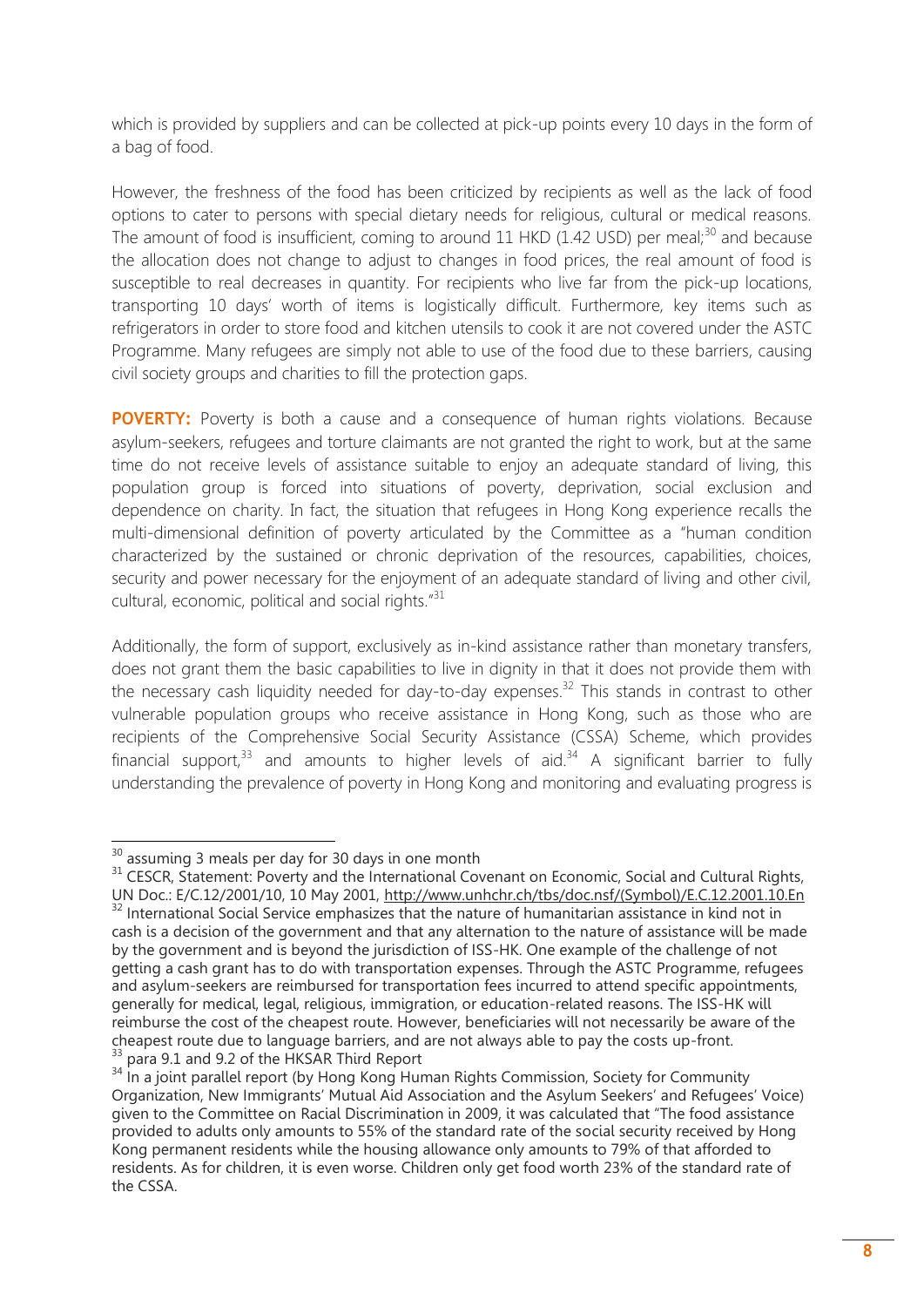the fact that, up until the time of this writing, there continues to be no official poverty line in HKSAR, $35$  despite the Committee's recommendations to the government to adopt one in 2005.  $36$ 

As reiterated in the Guiding Principles on Extreme Poverty and Human Rights,<sup>37</sup> eradicating poverty is not only a moral duty but also a legal obligation under existing international human rights law. However, without access to livelihood opportunities or social security and with levels of in-kind assistance insufficient for survival, asylum-seekers and refugees are put in a desperate situation and must fight for their daily survival. They are left without the means to support themselves or their family and forced into the very situation of dependence for which they are often criticized.

  $35$  It is expected that one will be announced later this year by the Commission on Poverty, although there is not clear information on the date that it will be revealed. See: Lee, Colleen, "Officials to have 'rough idea' of Hong Kong poverty line by July", South China Morning Post, 22 January 2013, available at: [http://www.scmp.com/news/hong-kong/article/1137804/hong-kong-poverty-line-expected-be](http://www.scmp.com/news/hong-kong/article/1137804/hong-kong-poverty-line-expected-be-set-within-three-months)[set-within-three-months](http://www.scmp.com/news/hong-kong/article/1137804/hong-kong-poverty-line-expected-be-set-within-three-months). Ho, Lauren Siu, Phila, "Relief measures for the poor after poverty line established: Carrie Lam", South China Morning Post, 28 January 2013. Available at: [http://www.scmp.com/news/hong-kong/article/1137384/relief-measures-poor-after-poverty-line](http://www.scmp.com/news/hong-kong/article/1137384/relief-measures-poor-after-poverty-line-established-carrie-lam)[established-carrie-lam](http://www.scmp.com/news/hong-kong/article/1137384/relief-measures-poor-after-poverty-line-established-carrie-lam)

at para. 98

<sup>&</sup>lt;sup>37</sup> UN Human Rights Council, Final draft of the guiding principles on extreme poverty and human rights, submitted by the Special Rapporteur on extreme poverty and human rights, UN Doc.: A/HRC/21/39, 18 July 2012.